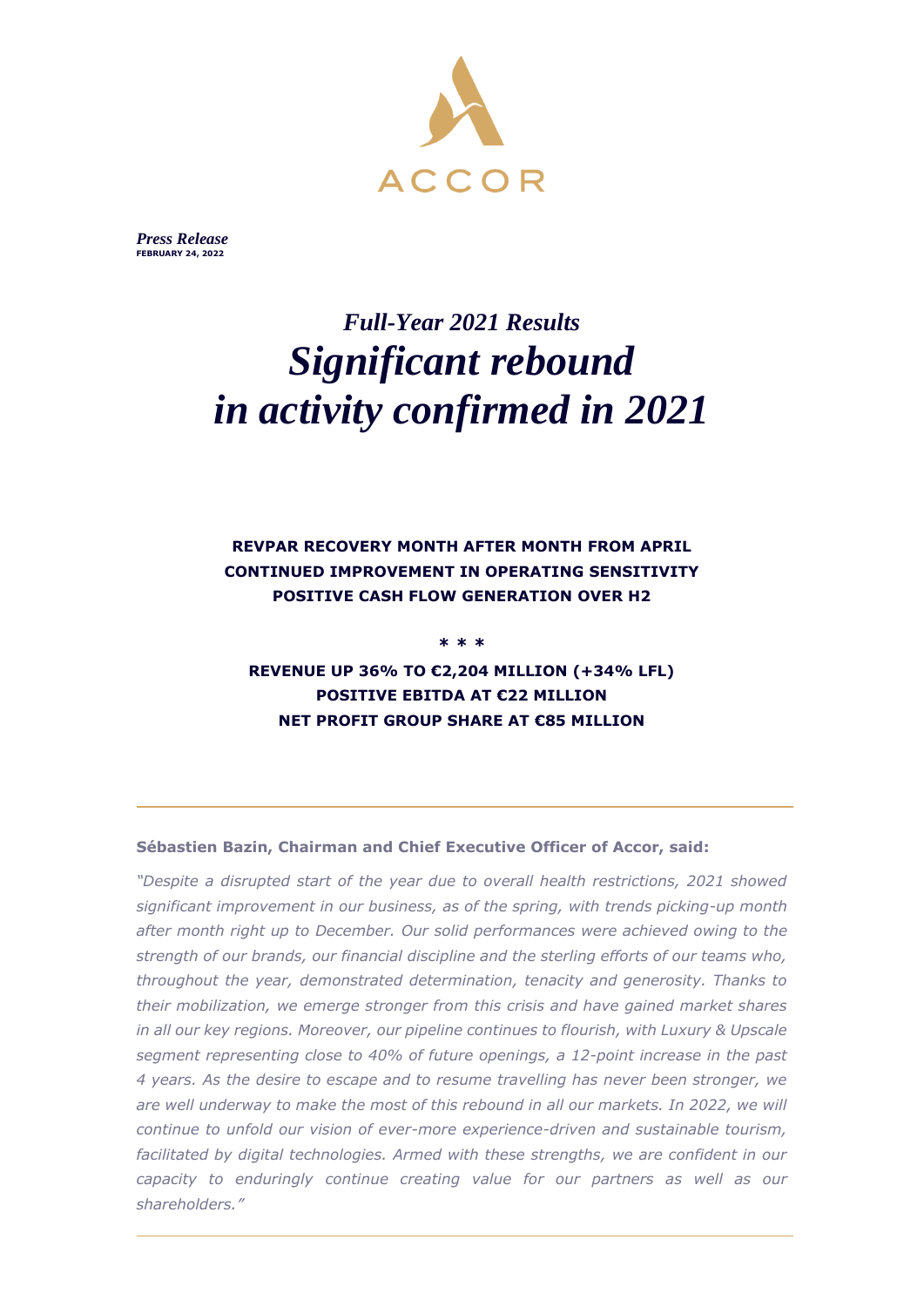

As of April 2021, Accor enjoyed a sequential rebound in business, with RevPAR improving month after month. This improvement in demand meant that average room rates came close to or, in many destinations at the end of 2021, even exceeded pre-Covid-19 levels. Although the effects of this unprecedented crisis linked to the Covid-19 pandemic have not yet fully disappeared, all of the Group's geographies now appear to be well on the way to enjoying more "normative" levels of business. With Omicron variant outbreak, January marked a pause in the monthly RevPAR improvement seen since April, but February is already a turning point.

During 2021, Accor organically opened 288 hotels, representing 41,000 rooms, resulting in a net growth in the network of 3% over the 12-month period. At the end of December 2021, the Group had a hotel portfolio of 777,714 rooms (5,298 hotels) and a pipeline of 214,000 rooms (1,218 hotels).

For 2022, the Group expects a net unit growth of 3.5%.

# **Consolidated revenue**

In 2021, the Group reported **a consolidated revenue** of €2,204 million, up 34% likefor-like (LFL) versus FY 2020. By activity, this growth breaks down into a 36% increase for HotelServices and 29% for Hotel Assets & Other. To provide a comparison with RevPAR (presented as the change versus FY 2019 throughout this release), the like-forlike decline in revenue versus FY 2019 is (42)%.

Changes in the scope of consolidation (acquisitions and disposals) contributed a positive €47 million, largely due to the full consolidation of sbe since Q4 2020.

Currency effects had a negative impact of  $\epsilon$ (13) million, mainly due to the US dollar  $(-4%)$ .

| <b>TOTAL</b>           | 1,621 | 2,204 | 36%                     | 34%                                | (42)%                              |
|------------------------|-------|-------|-------------------------|------------------------------------|------------------------------------|
| Holding & Intercos     | (9)   | (11)  | N/A                     | N/A                                | N/A                                |
| Hotel Assets & Other   | 488   | 633   | 30%                     | 29%                                | (35)%                              |
| <b>HotelServices</b>   | 1,142 | 1,582 | 39%                     | 36%                                | (46)%                              |
| In $\epsilon$ millions | 2020  | 2021  | Change<br>(as reported) | Change<br>$(LFL)^{(1)}$<br>vs 2020 | Change<br>$(LFL)^{(1)}$<br>vs 2019 |

(1) Like-for-like: at constant scope of consolidation and exchange rates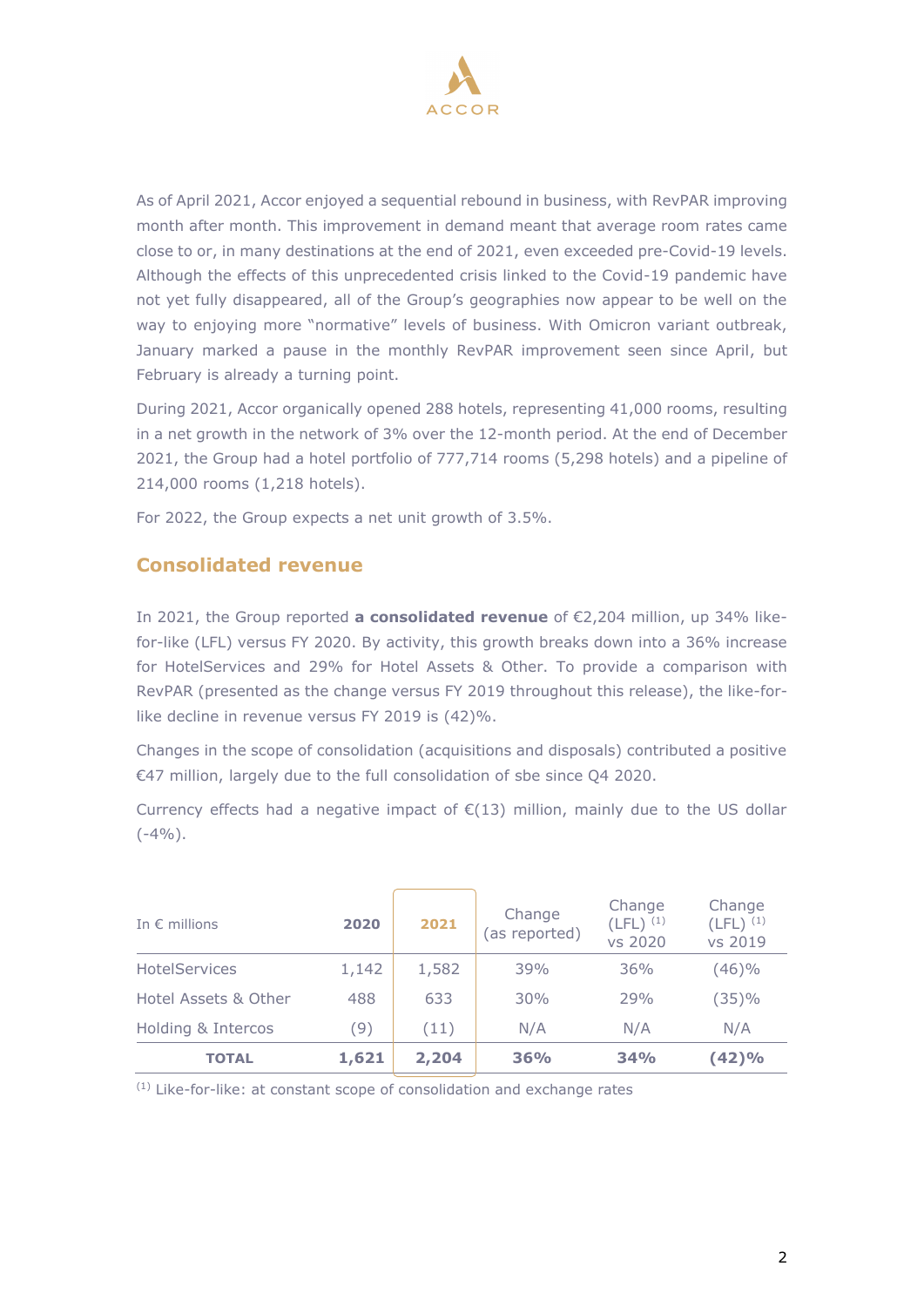

# **HotelServices**

HotelServices, which includes fees from Management & Franchise (M&F) and Services to Owners, generated €1,582 million in revenue, up 36% like-for-like versus FY 2020 (down (46)% like-for-like versus FY 2019). This increase reflected the sharp recovery in business during the second half of the year.

Revenue in the **Management & Franchise (M&F)** stood at €518 million, up 74% likefor-like versus FY 2020 (down (51)% like-for-like versus FY 2019), with regional performances correlated to health crisis developments in the countries considered. In general, the sharper decline in M&F revenue compared to RevPAR (down (46)% over FY 2021 versus FY 2019) can be attributed to the strong decrease in incentive fees based on the hotel operating margin generated from management contracts.

| <b>TOTAL</b>           | 292  | 518  | <b>74%</b>                         | (51)%                              |
|------------------------|------|------|------------------------------------|------------------------------------|
| Americas               | 52   | 111  | 97%                                | (41)%                              |
| <b>IMEAT</b>           | 36   | 77   | 112%                               | (43)%                              |
| <b>ASPAC</b>           | 72   | 98   | 34%                                | (52)%                              |
| North Europe           | 51   | 91   | 81%                                | (64)%                              |
| South Europe           | 80   | 141  | 72%                                | (47)%                              |
| In $\epsilon$ millions | 2020 | 2021 | Change<br>$(LFL)^{(1)}$<br>vs 2020 | Change<br>$(LFL)^{(1)}$<br>vs 2019 |

(1) Like-for-like: at constant scope of consolidation and exchange rates

**Consolidated RevPAR** was down (46)% overall in 2021 versus FY 2019. This decline reflects an environment disrupted by the resurgence of the Covid-19 pandemic, despite a marked improvement in global business levels from April 2021.

**South Europe**, driven by France, reported a (41)% decline in RevPAR over FY 2021 compared with FY 2019. This number shows a marked sequential improvement in this indicator which was down by "only"  $(17)$ % during the closing quarter (i.e.  $+7$  percentage points between the third and fourth quarters).

• In **France**, RevPAR was down (39)% over FY 2021 compared with FY 2019. The strength of domestic leisure tourism demand allowed the activity levels to be recovered in province since the summer (RevPAR down (27)% over FY 2021 compared with FY 2019 with average prices in line with those observed in 2019). In subsequent months, the return of business travelers (notably intra-company events) benefited the Paris region with RevPAR down (56)% for FY 2021 compared with FY 2019.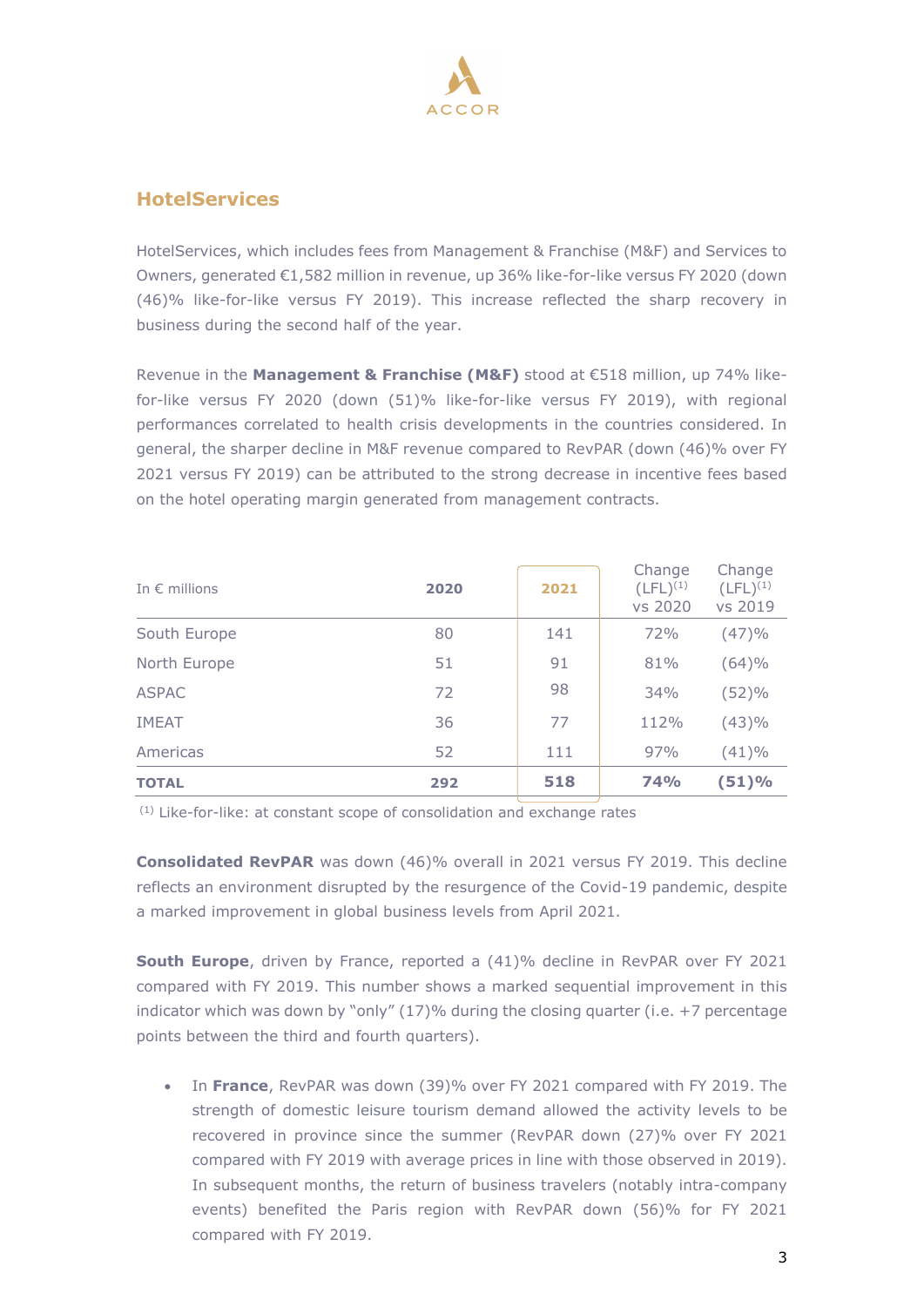

• In **Spain**, RevPAR was down (52)% for FY 2021 compared with FY 2019 with a strong rebound since June.

**North Europe** showed a more modest sequential improvement (+2 percentage points between the third and fourth quarters) and ended FY 2021 with RevPAR down (57)% compared with FY 2019.

- In the **United Kingdom**, RevPar was down (49)% in FY 2021 compared with FY 2019 with the structure of the recovery similar to that seen in France. Regional cities ((34)% for FY 2021 versus FY 2019) benefited from domestic leisure tourism demand with average prices higher than those seen in 2019. London, more dependent on international visitors, saw RevPAR decline by (63)%.
- In **Germany**, where health restrictions were tougher than in neighboring countries, RevPAR was down (66)% in FY 2021 compared with FY 2019.

The **Asia-Pacific** region enjoyed a sequential improvement in RevPAR (+9 percentage points between the third and fourth quarters) after a third quarter hit by tighter Covid restrictions. RevPAR was down (49)% in FY 2021 compared with FY 2019.

- **Pacific** RevPAR benefited from easing of health restrictions from October in Sydney and the gradual reopening of internal borders in Australia. RevPAR was down (42)% for FY 2021 compared with FY 2019. The recovery in business was confirmed in January 2022 and should continue with the reopening of Australia's international borders from February 21.
- In **China**, the recovery in RevPAR was more uneven, impacted by a resurgence in Covid-19 cases and the introduction of a strict "zero Covid" policy. RevPAR was down (32)% for FY 2021 compared with FY 2019.
- In **Southeast Asia**, signs of improvement materialized thanks to the step-up in vaccination campaigns and the easing of health restrictions, notably in Thailand and Indonesia. Business in Singapore remains closely linked to traveler quarantines. In the region, RevPAR was down (66)% in FY 2021 compared with FY 2019.

In the **India, Middle East, Africa & Turkey** (IMEAT) region, the recovery in business between the third and fourth quarters was impressive (+28 percentage points with RevPAR exceeding FY 2019 levels in the last quarter). While business in Saudi Arabia remained held back by tight restrictions weighing on pilgrimages, the United Arab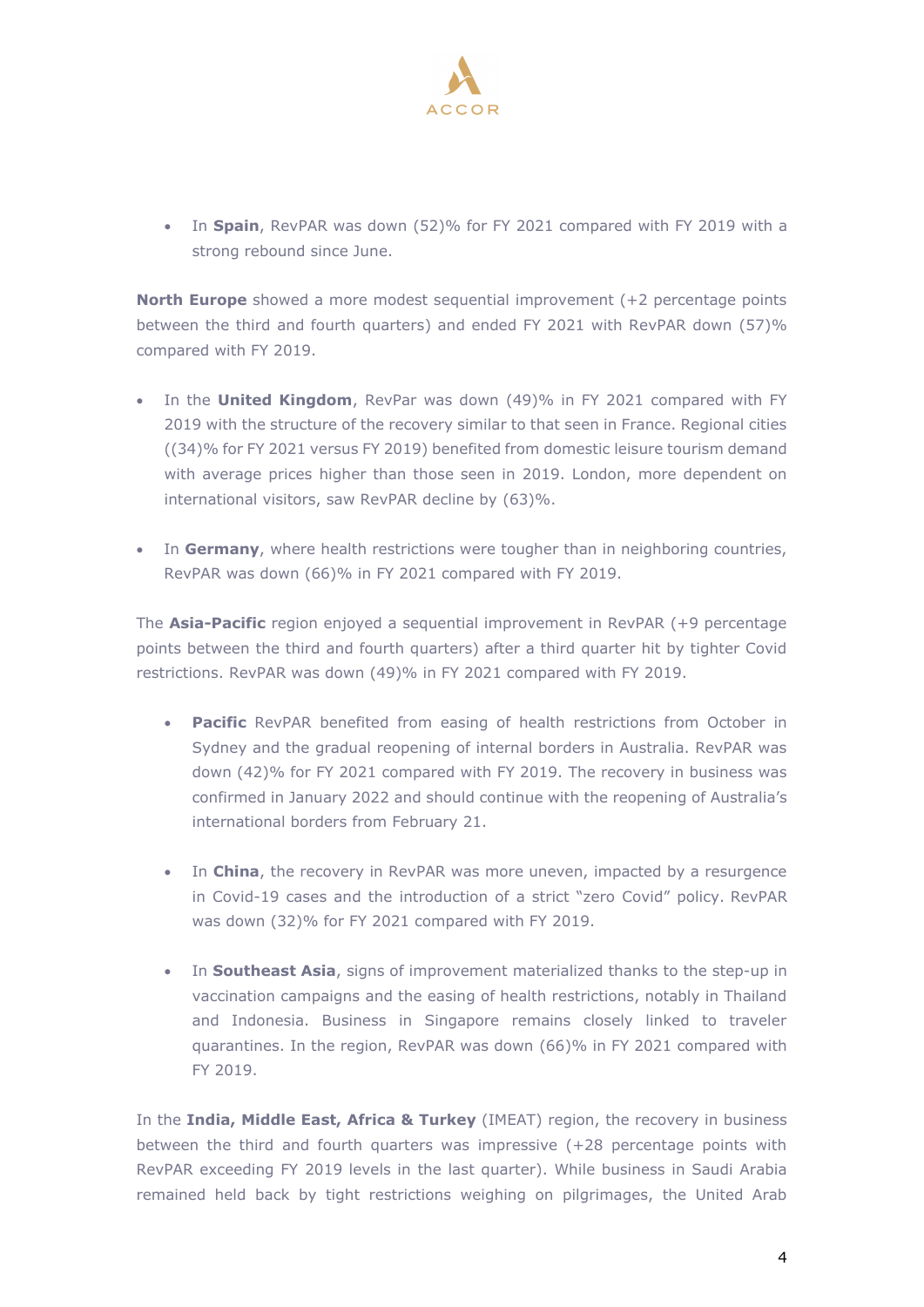

Emirates benefit from demand linked to Expo 2021 which started from October 1, 2021. RevPAR was down (28)% in FY 2021 compared with FY 2019 in this region.

In the **Americas**, the improvement in RevPAR was also noteworthy (+18 percentage points between the third and fourth quarters) which translated into a FY 2021 RevPAR down (46)% compared with FY 2019.

- **North/Central America** and the **Caribbean** reported RevPAR down (48)% for FY 2021 compared with FY 2019. The easing of travel restrictions between Canada and the US as well as Christmas holiday season accelerated the end-ofyear improvement.
- In **South America**, RevPAR was down (42)% for FY 2021 compared with FY 2019. Improvements are continuing as vaccination campaigns ramp up. Over the last months of the year, average room rates came close to or even exceeded 2019 levels on like-for-like baisi.

**Services to Owners revenue**, which includes the Sales, Marketing, Distribution and Loyalty division, as well as shared services and the reimbursement of hotel staff costs, came to €1,064 million for FY 2021, down (43)% compared with FY 2019. The expiry of loyalty points at the end of the year eased the impact of the decline in revenue for this area of business compared to the Management & Franchise (M&F) activity.

# **Hotel Assets & Other**

Revenue in the "Hotel Assets & Other" segment was up 29% like-for-like versus FY 2020 and down (35)% like-for-like versus FY 2019. This segment, which is closely linked to business in Australia, notably benefited from a recovery in leisure tourism demand during the first half of the year and at the end of FY 2021 on the North-East coast of the country where most of the Group's Strata activities are located (i.e. room and apartment distribution activities and managed properties).

Since early 2021, this segment includes New Businesses (concierge services, luxury home rentals, private sales of hotel stays and digital services for hotel owners) which continue to be affected in different ways, ranging from the severely affected businesses directly related to the Travel sector, such as onefinestay's private home rentals, to the digital businesses, such as the services provided by D-Edge.

As of end-December 2021, this segment, which includes owned and leased hotels, represented 117 hotels and 23,309 rooms.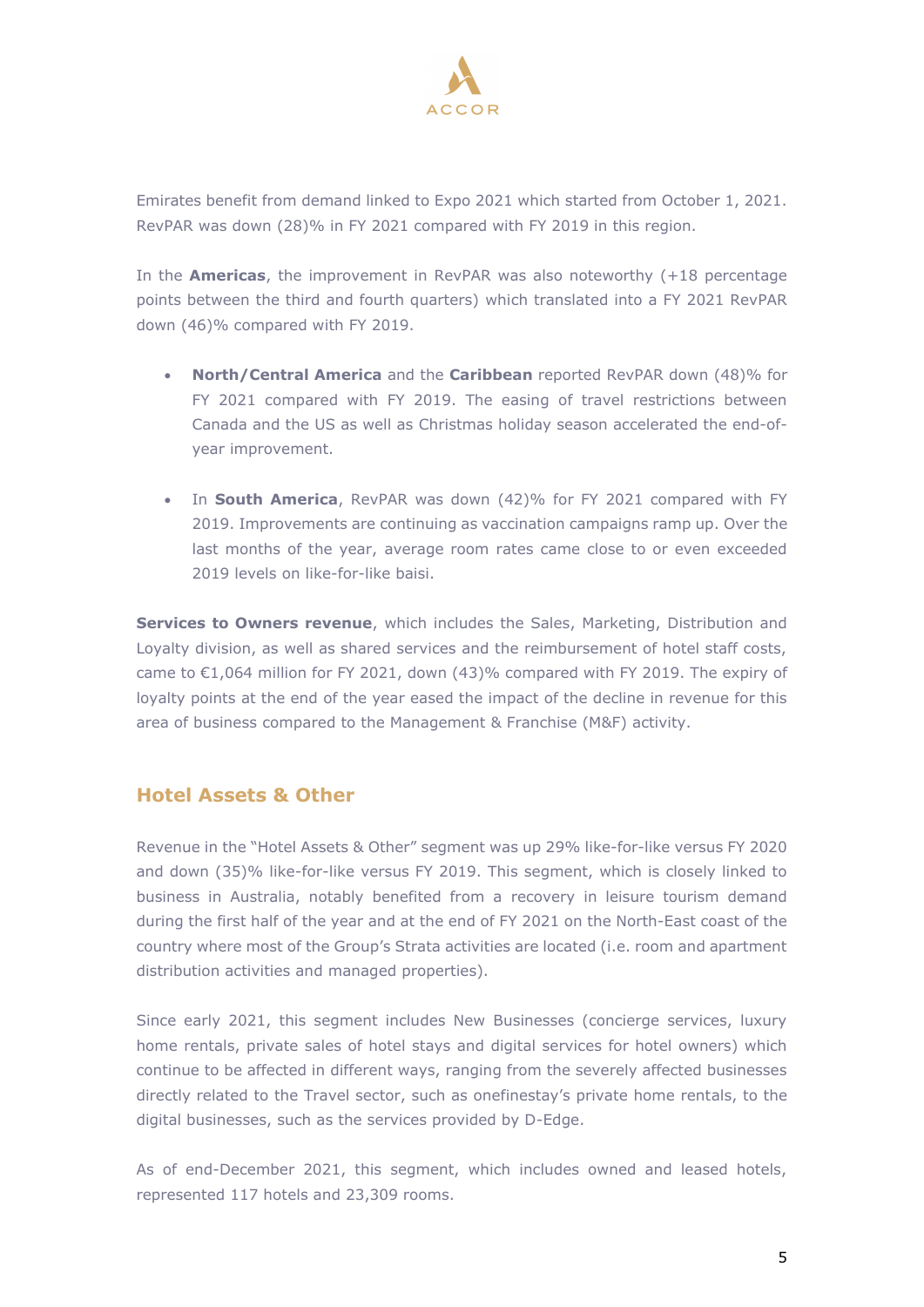

## **Positive EBITDA**

**Consolidated EBITDA** came to a positive €22 million in FY 2021 compared with negative EBITDA of €(391) million in FY 2020. **EBITDA sensitivity per point of RevPAR** amounted to €(16.4) million for each one-point decline in RevPAR compared with 2019 versus €(18.7) million in FY 2020. This performance was linked to the recovery in business which reflected better absorption of fixed costs. Initiatives to cut fixed costs were partially offset by weaker government subsidies than a year earlier, but nevertheless also continued to have a positive impact.

| 48<br>Hotel Assets & Other<br>(22)<br>(112)<br>(119)<br>Holding & Intercos<br>(391)<br>22<br><b>TOTAL</b> | (57)%<br>N/A<br>(87)%               |
|-----------------------------------------------------------------------------------------------------------|-------------------------------------|
|                                                                                                           |                                     |
|                                                                                                           |                                     |
|                                                                                                           |                                     |
| HotelServices<br>(257)<br>93                                                                              | (82)%                               |
| 2021<br>2020<br>In $\epsilon$ million                                                                     | Change<br>$(LFL)^{(1)}$<br>vs. 2019 |

(1) Like-for-like: at constant scope of consolidation and exchange rates.

| <b>Hotel</b><br><b>Services</b> | <b>Hotel Assets</b><br>& Other | <b>Holding &amp;</b><br><b>Intercos</b> | <b>ACCOR</b> |
|---------------------------------|--------------------------------|-----------------------------------------|--------------|
| 1,582                           | 633                            | (11)                                    | 2,204        |
| 93                              | 48                             | (119)                                   | 22           |
| 6%                              | 8%                             | N/A                                     | $1\%$        |
| 1,142                           | 488                            | (9)                                     | 1,621        |
| (257)                           | (22)                           | (112)                                   | (391)        |
| $(23)\%$                        | $(5)\%$                        | N/A                                     | (24)%        |
|                                 |                                |                                         |              |

#### The **EBITDA margin** came to 1.0% in FY 2021 versus (24.1)% in 2020.

## **HotelServices EBITDA by business**

**HotelServices EBITDA** was positive at €93 million for 2021. This performance breaks down as positive EBITDA for Management & Franchise (M&F) and a negative contribution from Services to Owners. The latter reflected high fixed costs coupled with a sharp decline in RevPAR for the Sales, Marketing, Distribution and Loyalty (SMDL) businesses. Rebilling of hotel costs (with a revenue at €555 million in 2021) structurally remain at breakeven at the EBITDA level.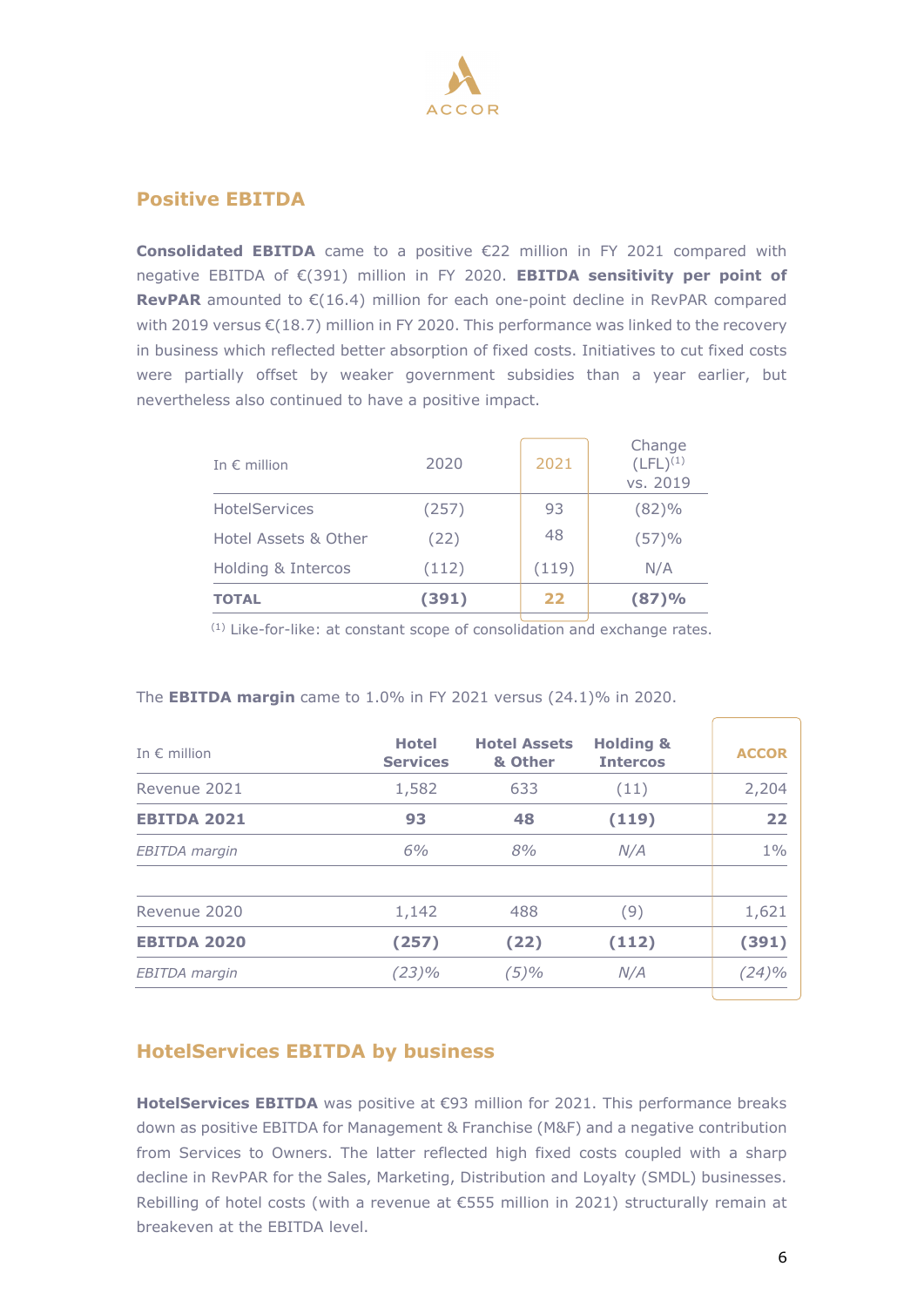

# **Management & Franchise EBITDA by region**

| <b>TOTAL</b>          | 25           | 275 | (64)%                              |  |
|-----------------------|--------------|-----|------------------------------------|--|
| Americas              | $\Omega$     | 40  | (67)%                              |  |
| <b>IMEAT</b>          | $\mathbf{1}$ | 41  | (63)%                              |  |
| <b>ASPAC</b>          | 21           | 51  | (64)%                              |  |
| North Europe          | (11)         | 47  | (74)%                              |  |
| South Europe          | 14           | 96  | (54)%                              |  |
| In $\epsilon$ million | 2020         |     | Change<br>$(LFL)^{(1)}$<br>vs 2019 |  |

(1) Like-for-like: at constant scope of consolidation and exchange rates.

The **Management & Franchise division of HotelServices** reported **EBITDA** of €275 million, significantly higher than in 2020 (€25 million) and down (64)% like-forlike compared with FY 2019. All regions are now generating positive EBITDA.

# **Hotel Assets & Other EBITDA**

**Hotel Assets & Other EBITDA** came to €48 million in 2021 versus €(22) million in 2020. This segment was mainly driven by Asia-Pacific where business recovered during the first half and at the end of 2021. New Businesses, included in this segment since early 2021, were close to break even at the EBITDA level.

# **Net profit**

| In $\epsilon$ million                                           | 2020     | 2021  |  |
|-----------------------------------------------------------------|----------|-------|--|
| Revenue                                                         | 1,621    | 2,204 |  |
| <b>EBITDA</b>                                                   | (391)    | 22    |  |
| <b>EBITDA</b> margin                                            | (24)%    | $1\%$ |  |
| <b>EBIT</b>                                                     | (665)    | (228) |  |
| Share of net profit of associates & JVs                         | (578)    | (273) |  |
| Non-recurring items                                             | (958)    | 554   |  |
| <b>Operating profit</b>                                         | (2,201)  | 53    |  |
| Net profit/(loss) before profit from discontinued<br>operations | (2, 244) | 8     |  |
| Profit from discontinued operations                             | 257      | 77    |  |
| <b>Net profit, Group share</b>                                  | (1,988)  | 85    |  |
|                                                                 |          |       |  |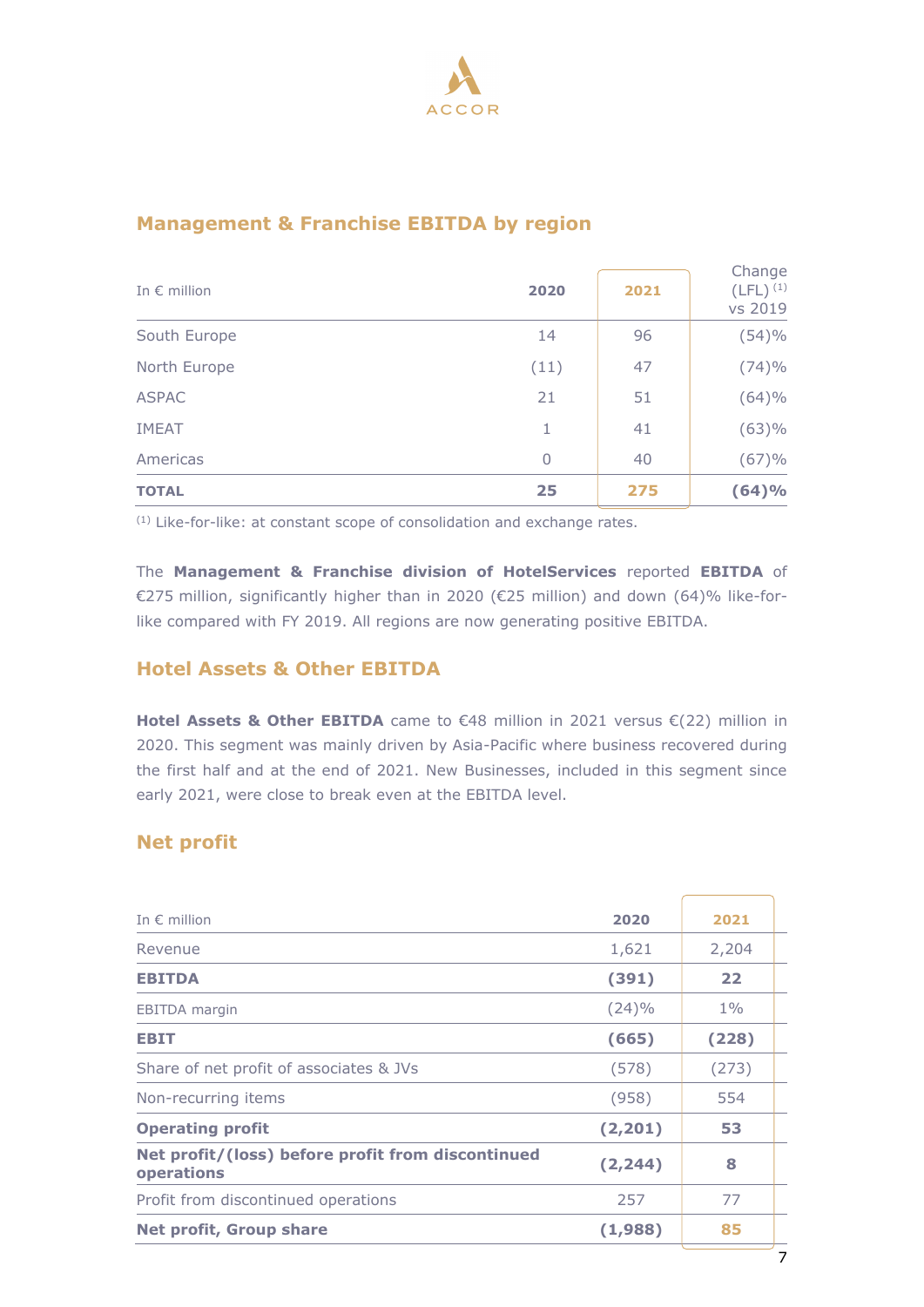

**Net profit, Group share** was accordingly €85 million, compared with a loss of €(1,988) million in 2020. Three points should be noted:

- The **contribution from affiliates** came to €(273) million in 2021, stemming very largely from the contribution of AccorInvest. Travel restrictions in Europe hit the company hard during the first half of the year. The easing of travel restrictions during subsequent months limited the losses during the second half of the year.
- **Other income and expenses** of €554 million mainly include a €649 million impact recognized following the partial sale of a 1.5% stake in Huazhu in February 2021. In 2020, the €(958) million loss mainly related to impairments losses.
- **Profit from discontinued operations** reflected mainly a partial reversal of provisions for risks linked to guarantees issued as part of the AccorInvest disposal program.

| In $\epsilon$ million                                      | 2020  | 2021  |
|------------------------------------------------------------|-------|-------|
| <b>EBITDA</b>                                              | (391) | 22    |
| Cost of net debt                                           | (66)  | (83)  |
| Income tax paid                                            | 16    | (36)  |
| Payment of lease liabilities                               | (83)  | (88)  |
| Non-cash revenue and expenses included in EBITDA and other | 160   | 49    |
| <b>Funds from operations excluding non-recurring items</b> | (365) | (137) |
| Recurring investments                                      | (102) | (122) |
| Change in working capital and contract assets              | (260) | 13    |
| <b>Recurring free cash flow</b>                            | (727) | (246) |
|                                                            |       |       |
| <b>Net debt</b>                                            | 1,346 | 1,844 |

# **Further reduction in monthly cash burn**

During FY 2021, Group **recurring free cash flow** improved significantly, from €(727) million in FY 2020 to €(246) million in FY 2021.

The **cost of net financial debt** was up between FY 2020 and FY 2021, reflecting the downward revision to the Group's S&P credit rating in August 2020.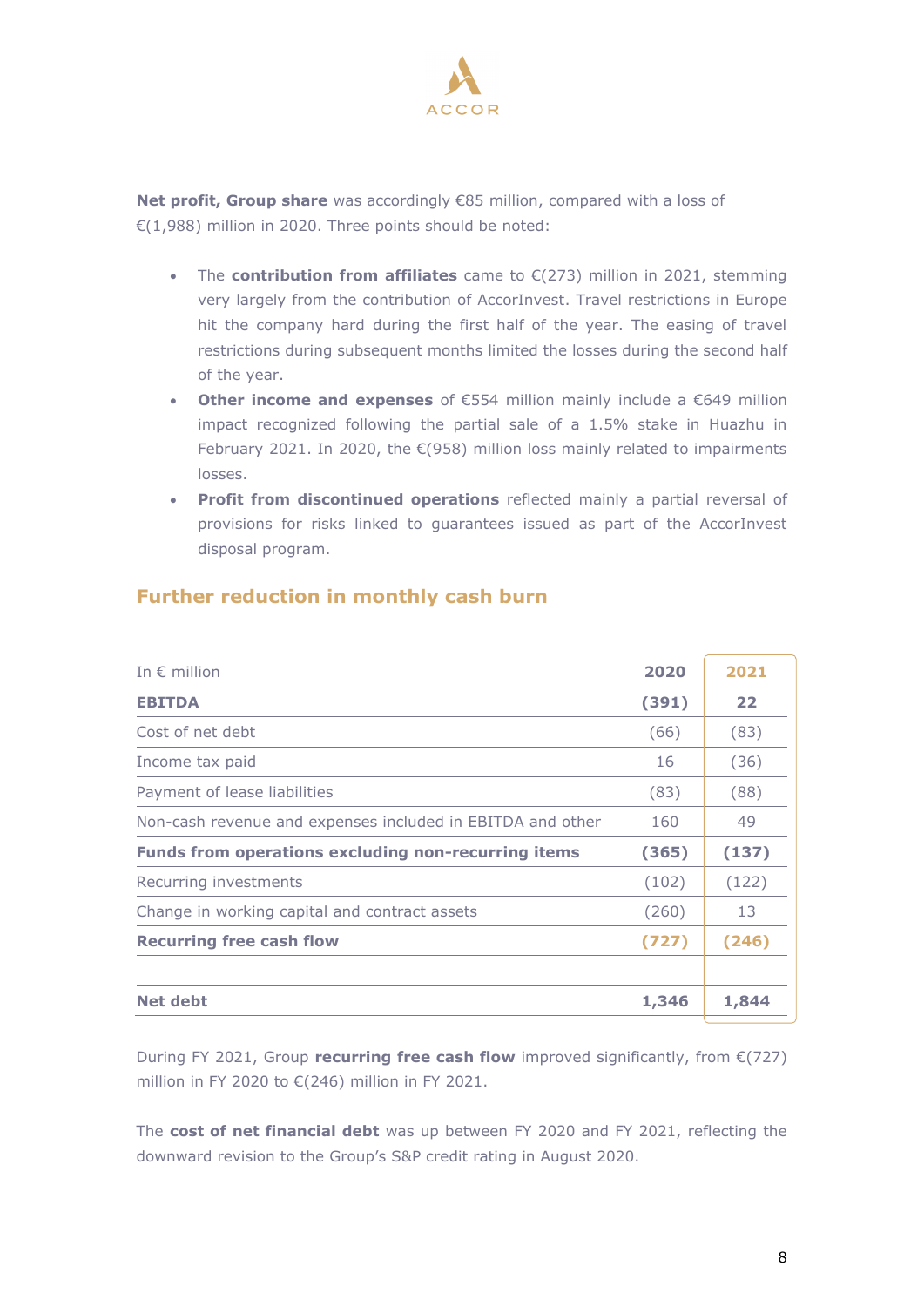

**Recurring expenditure**, which includes "key money" paid by HotelServices for its development and digital and IT investments, was kept in check, ending the year below the initially indicated range of €150-200 million.

The **change in working capital requirement** returned to close to breakeven. In 2021, payment of fees was in line with business levels during the year as well as the collection of certain fees for which payment deadline extensions were granted to certain hotel owners.

**Monthly cash burn** averaged €20 million in 2021, versus €61 million in 2020. During the second half of 2021, the Group returned to a positive cash generation situation.

Group **net financial debt** as of December 31, 2021 came to €1,844 million, versus €1,346 million as of December 31, 2020.

The fiscal year 2021 was the opportunity for Accor to continue optimizing its debt profile while aligning its financing strategy with its CRS ambitions. Indeed, Accor placed an inaugural bond issue indexed to the Group's sustainable development goals ("Sustainability-Linked Bond" or SLB). The coupon of this €700 million bond is indexed on the Accor's carbon emission reduction goals. The proceeds of this issue were partly used to refinance existing debt of €448 million with maturities in 2023 and 2024, through a Liability Management operation coupled to this bond issue. Moreover, this operation demonstrated the Group's ambition to accelerate its transition towards a sustainable growth, to notably pursue its commitment in terms of greenhouse gas emission reduction and to affirm its environmental and social values by involving the entire value chain.

As of December 31, 2021, the **average cost of Accor's debt** came to 2.2% with an **average maturity** of four years, with no major repayment dates before 2026.

As of end of December 2021, combined with the two undrawn credit facilities of €1.8 billion, Accor had a liquidity position of €3.4 billion. At the end of 2021, the Group notably successfully renegotiated the covenant linked to the €1,200 million credit facility which now includes a liquidity covenant out to December 2023 before returning to the initial net debt ratio covenant.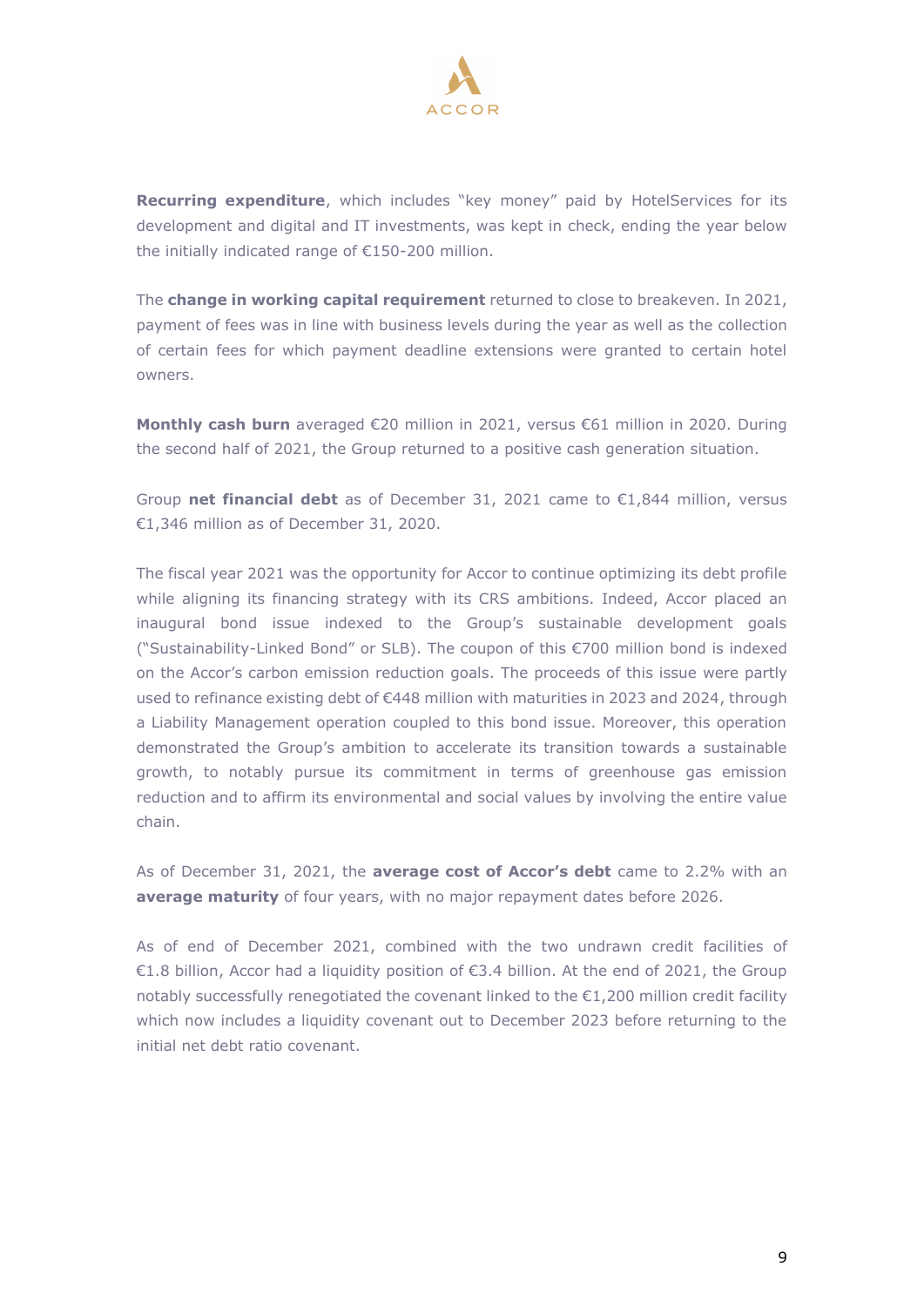

# **€200 million RESET cost savings plan finalized for end-2022**

After a positive EBITDA impact of €20 million in 2020, the incremental impact was €110 million for FY 2021. This number reflects an improvement compared with more than €70 million targeted initially, thanks to the implementation of the staff redundancy plan and tight control of consultant costs. In 2022, the finalization of the plan should have a positive impact on EBITDA amounting to €50 million.

# **Dividend**

Accor is concentrating its efforts on ensuring the return to profitability initiated in 2021, capitalizing on the activity rebound and the positive recurring impact from its RESET cost savings plan. The Group targets to re-install an ordinary dividend payment calculated on the basis of 50% of the recurring free cash flow, in line with its historical dividend policy. Besides, Accor will continue working on restoring its pre-Covid credit profile and could contemplate an additional return beyond its ordinary dividend subject to the respect of this objective.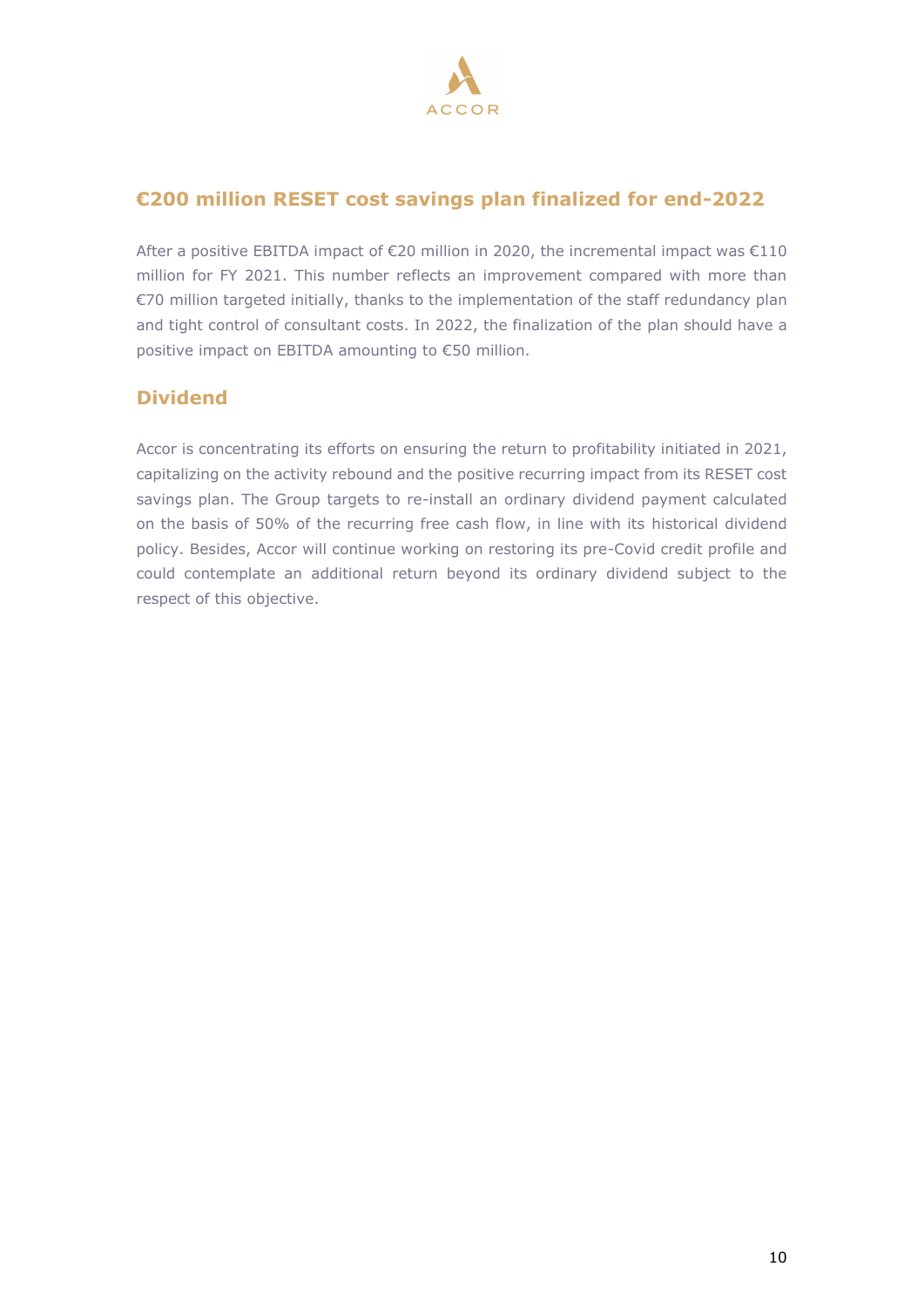

# **Events in 2021**

#### **AccorInvest capital increase**

During the first quarter of 2021, two capital increases were completed for the amounts of €150 million (of which €45 million for Accor) and of €327 million (of which €109 million for Accor). These two transactions were part of the bank financing restructuring negotiated by AccorInvest, which also provided for a loan guaranteed by the French government.

#### **Bond redemption**

On February 5, 2021, Accor redeemed the maturing €550 million outstanding amount of a €900 million bond issued in February 2014. In 2019, this bond had been partially redeemed for the amount of €350 million. This redemption was notably funded through the issuance of bonds convertible and/or exchangeable into new and/or existing shares (OCEANEs) on December 7, 2020.

#### **Covenant holidays**

On February 8, 2021, Accor was granted a covenant holiday to June 2022 for its €1,200 million revolving credit line, concluded with a consortium of banks in June 2018. The covenant was not tested on the two test dates of June 30 and December 31, 2021.

#### **Disposal of Huazhu Group Ltd shares**

On February 18, 2021, Accor sold a part of its share in Huazhu Group Ltd, representing 1.5% of share capital of the company for €239 million. After completion of this transaction, the Group retains a 3.3% residual interest in the share capital.

#### **Appointment of two new members to the Executive Committee**

With the remit of defining, managing and coordinating the commitments, strategy and roll-out of Group action plans in terms of sustainable development, Brune Poirson joined Accor and its Executive Committee as Sustainable Development Director.

With the remit of stepping up development of the two brands by rolling out exceptional offerings and cultural excellence with its teams, Accor appointed Stephen Alden to its Executive Committee and is CEO of the Raffles and Orient Express brands.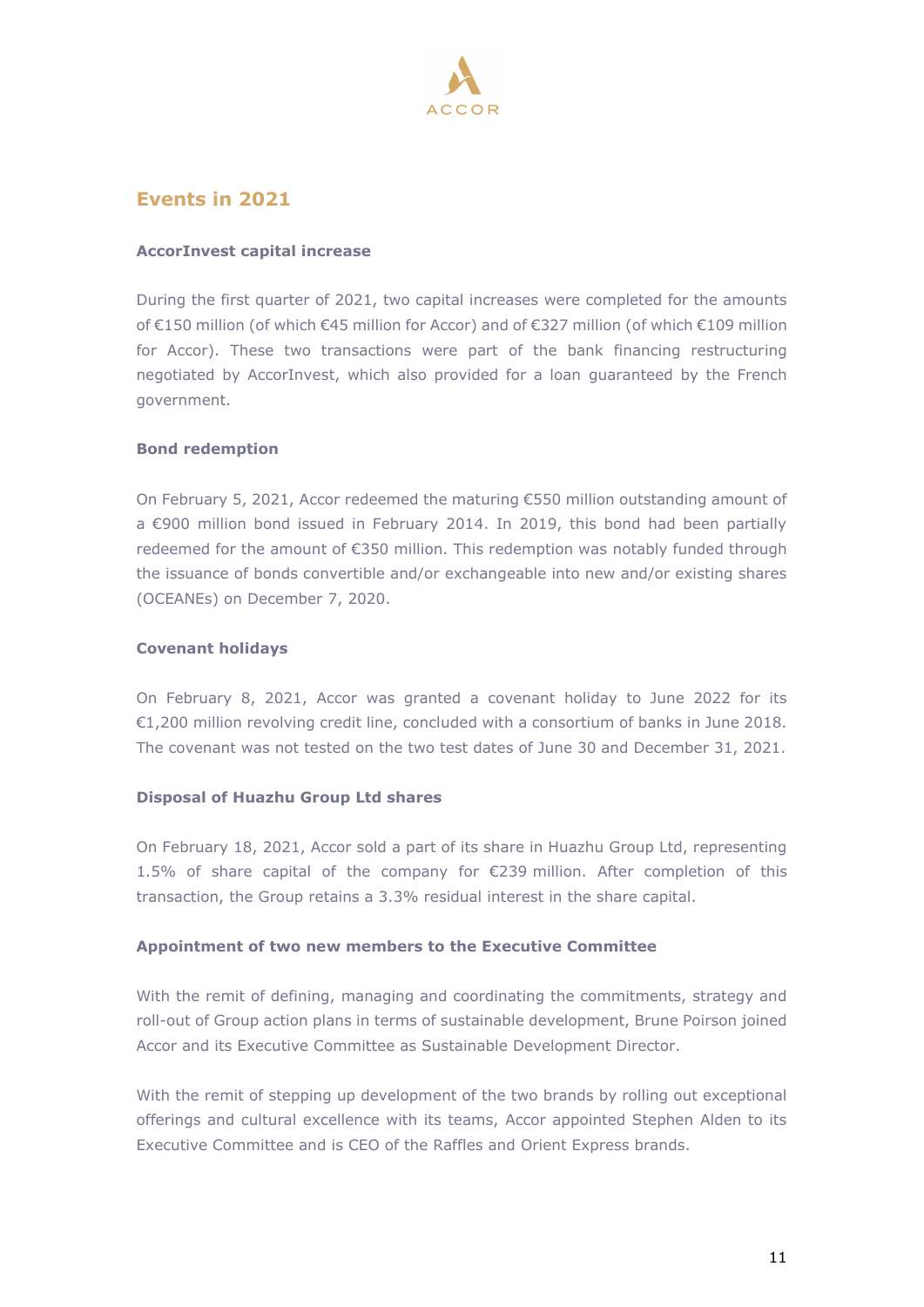

#### **SPAC Accor Acquisition Company**

Following the announcement of its intention to sponsor the Special Purpose Acquisition Company (SPAC) on May 20, 2021, Accor successfully took part in a private placement and the Euronext Paris initial offering of Accor Acquisition Company (AAC). This SPAC successfully raised €300 million with a view to acquire one or more companies in sectors related to the core hotel business operated by Accor, notably in the Food & Beverage segment, but also for flex office activities, wellness, entertainment and events as well as technologies linked to the hotel industry.

#### **Finalization of the partnership between Accor and Ennismore**

On October 1, 2021, following the all-share merger, Accor became the majority shareholder in the new entity created with Ennismore, positioned in the Lifestyle hotel segment. The Group controls this new entity through the ownership of a 66.67% stake. The remaining 33.33% is held by Sharan Pasricha, the founder of Ennismore.

## **Success of the maiden Sustainability-Linked Bond and the Liability Management transaction**

On November 23, 2021, Accor announced the success of this transaction and partially redeemed two bonds, namely a bond with a 2023 maturity and a bond maturing in 2024, for a total amount of €448 million.

This transaction completed the Liability Management operation initiated with the successful placement on November 18, 2021, of an inaugural Sustainability-Linked Bond issue indexed on the Group's sustainable development targets for an amount of €700 million (7-year maturity, 2.375% coupon).

#### Other information

The Board of Directors met on February 23, 2022 and reviewed the financial statements ending on December 31, 2021. Regarding the approval process for the Group's financial statements, the statutory auditors have, to date, substantially completed their audit procedures. Their report is currently being prepared. The consolidated financial statements and notes related to this press release are available on the [www.accor.com](http://www.group.accor.com/)  [website.](http://www.group.accor.com/)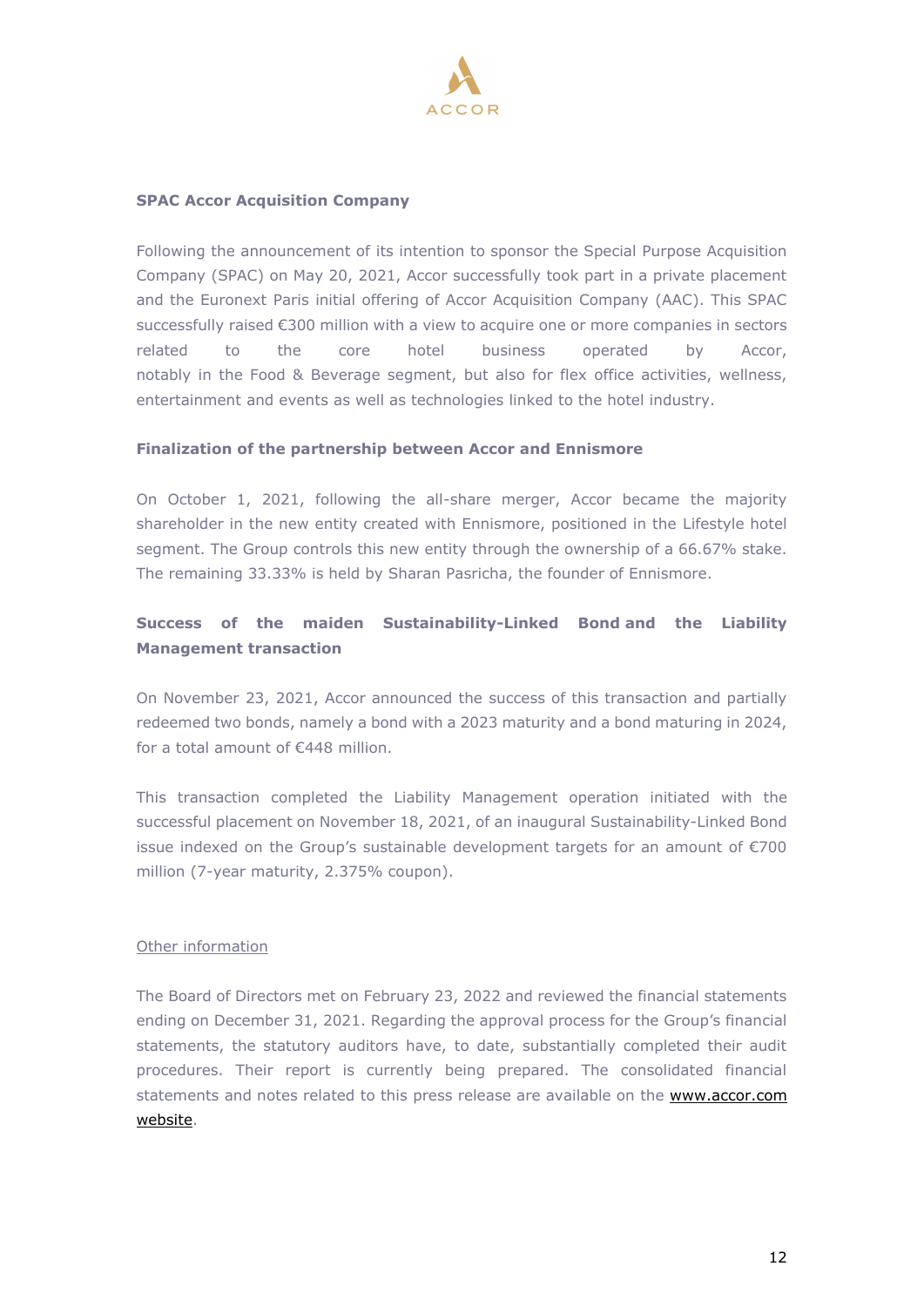

#### **ABOUT ACCOR**

[Accor](https://group.accor.com/fr-FR) is a world leading hospitality group consisting of 5,300 properties and 10,000 food and beverage venues throughout 110 countries. The Group has one of the industry's most diverse and fully-integrated hospitality ecosystems encompassing more than 40 luxury, premium, midscale and economy hotel brands, entertainment and nightlife venues, restaurants and bars, branded private residences, shared accommodation properties, concierge services, coworking spaces and more. Accor's unmatched position in lifestyle hospitality – one of the fastest growing categories in the industry – is led by Ennismore, a joint venture, which Accor holds a majority shareholding. Ennismore is a creative hospitality company with a global collective of entrepreneurial and founder-built brands with purpose at their heart. Accor boasts an unrivalled portfolio of distinctive brands and approximately 260,000 team members worldwide. Members benefit from the company's comprehensive loyalty program – [ALL -](https://all.accor.com/united-kingdom/index.en.shtml) [Accor Live Limitless](https://all.accor.com/united-kingdom/index.en.shtml) - a daily lifestyle companion that provides access to a wide variety of rewards, services and experiences. Through its Planet 21 – Acting Here, Accor Solidarity, RiiSE and ALL Heartist Fund initiatives, the Group is focused on driving positive action through business ethics, responsible tourism, environmental sustainability, community engagement, diversity and inclusivity. Founded in 1967, Accor SA is headquartered in France and publicly listed on the Euronext Paris Stock Exchange (ISIN code: FR0000120404) and on the OTC Market (Ticker: ACCYY) in the United States. For more information visit [group.accor.com,](https://all.accor.com/usa/index.en.shtml) or follow Accor on [Twitter,](https://twitter.com/Accor) [Facebook,](https://www.facebook.com/accorFR/) [LinkedIn,](https://www.linkedin.com/company/accor/) and [Instagram.](https://www.instagram.com/accor)

#### *Media relations*

**Charlotte Thouvard** Senior Vice President Global Communications T. +33 (0)1 45 38 19 14 charlotte.thouvard@accor.com

**Line Crieloue** Corporate Executive Director Group External Communications T. +33 (0)1 45 38 18 11 line.crieloue@accor.com

#### *Investor and Analyst Relations*

**Pierre-Loup Etienne** SVP Investor Relations and Financial Communications T. +33 (0)1 45 38 47 76 pierre-loup.etienne@accor.com

#### **Nastassja Mirza**

Investor Relations and Financial Communications Officer T. +33 (0)1 45 38 87 23 nastassja.mirza@accor.com



RAFFLES \ ORIENT EXPRESS \ BANYAN TREE \ SOFITEL LEGEND \ FAIRMONT EMBLEMS \ SOFITEL \ RIXOS \ ONEFINESTAY \ MANTIS \ MGALLERY ART SERIES \ PULLMAN \ SWISSÔTEL \ ANGSANA \ MÖVENPICK \ GRAND MERCURE PEPPERS \ THE SEBEL \ MANTRA \ NOVOTEL \ MERCURE \ ADAGIO \ BREAKFREE IBIS \ IBIS STYLES \ GREET \ IBIS BUDGET \ HOTELFI ENNEMBLE 21C \ 25 HOURS \ DELANO \ GLENEAGLES \ HYDE \ JO&JOE

MAMA SHELTER \ MONDRIAN \ MORGANS ORIGINALS \ SLS13 SO THE HOXTON \ TRIBE \ WORKING FROM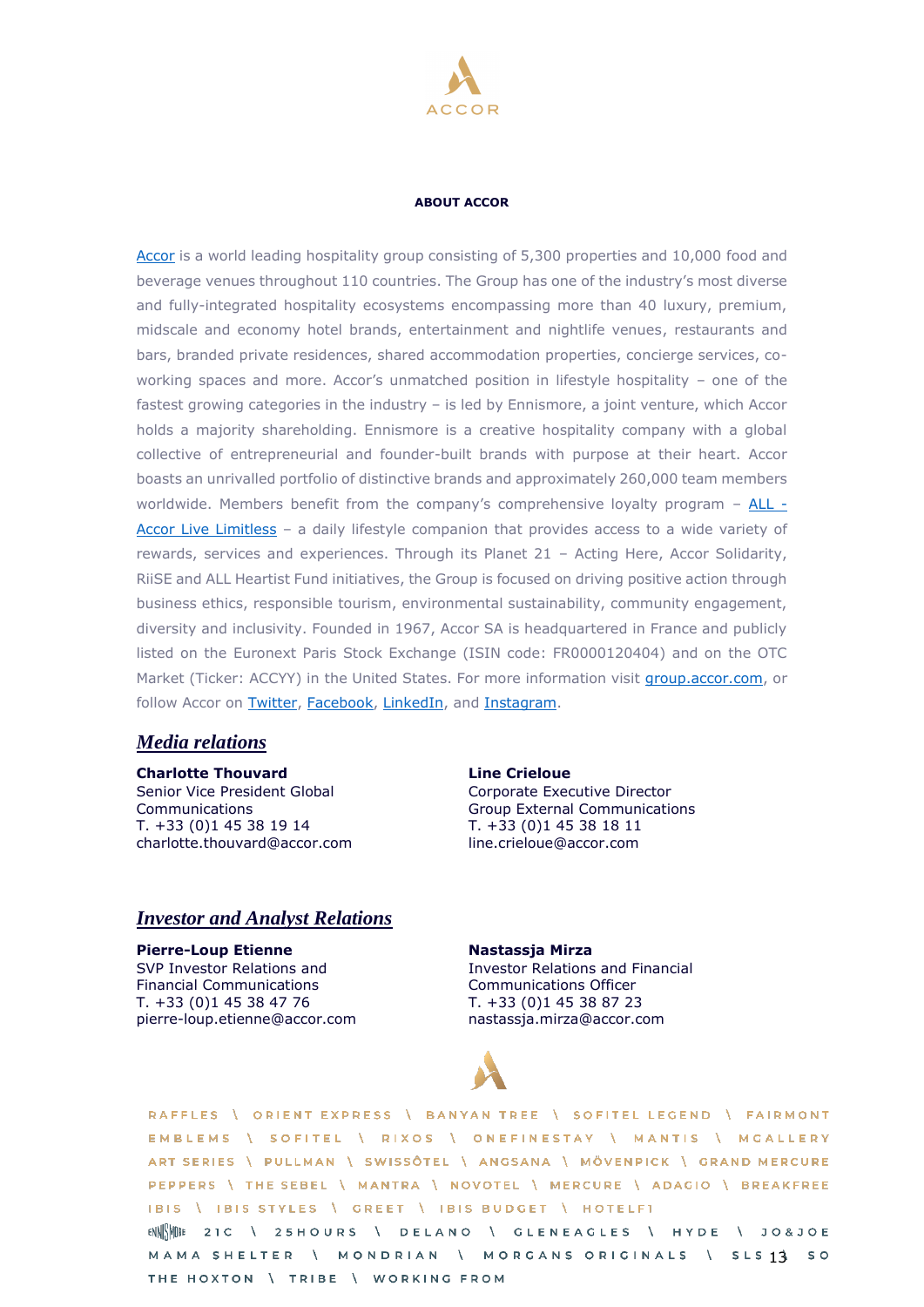

# **RevPAR excluding tax by segment – 2021**

| 2021                        |               | <b>Occupancy rate</b> |     | <b>Average</b><br>room rate |    | <b>RevPAR</b> |  |  |
|-----------------------------|---------------|-----------------------|-----|-----------------------------|----|---------------|--|--|
| vs. 2019                    | $\frac{0}{0}$ | chg pts LFL           |     | € chg % LFL                 |    | € chg % LFL   |  |  |
| Luxury & Upscale            | 36.8          | (33.2)                | 214 | 4.5                         | 79 | (43.8)        |  |  |
| Midscale                    | 40.0          | (29.4)                | 100 | (5.2)                       | 40 | (45.1)        |  |  |
| Economy                     | 46.5          | (24.0)                | 61  | (5.5)                       | 28 | (37.6)        |  |  |
| <b>South Europe</b>         | 43.8          | (26.2)                | 80  | (6.6)                       | 35 | (41.3)        |  |  |
| Luxury & Upscale            | 30.0          | (43.1)                | 162 | 1.9                         | 49 | (57.2)        |  |  |
| Midscale                    | 36.7          | (37.0)                | 79  | (12.0)                      | 29 | (56.2)        |  |  |
| Economy                     | 36.4          | (38.7)                | 61  | (12.4)                      | 22 | (57.6)        |  |  |
| <b>North Europe</b>         | 35.8          | (38.4)                | 79  | (11.1)                      | 28 | (56.9)        |  |  |
| Luxury & Upscale            | 41.0          | (23.7)                | 89  | (22.3)                      | 37 | (49.5)        |  |  |
| Midscale                    | 47.1          | (28.6)                | 63  | (15.7)                      | 30 | (48.4)        |  |  |
| Economy                     | 52.7          | (25.1)                | 33  | (21.8)                      | 17 | (47.9)        |  |  |
| <b>ASPAC</b>                | 46.3          | (26.1)                | 62  | (20.3)                      | 29 | (49.2)        |  |  |
| Luxury & Upscale            | 43.3          | (23.4)                | 135 | 12.2                        | 58 | (27.3)        |  |  |
| Midscale                    | 54.9          | (10.8)                | 55  | (11.0)                      | 30 | (25.1)        |  |  |
| Economy                     | 47.6          | (18.3)                | 38  | (12.5)                      | 18 | (36.9)        |  |  |
| <b>IMEAT</b>                | 46.5          | (19.6)                | 95  | 2.5                         | 44 | (27.8)        |  |  |
| Luxury & Upscale            | 34.6          | (33.9)                | 217 | 1.7                         | 75 | (47.5)        |  |  |
| Midscale                    | 38.8          | (24.9)                | 54  | (12.4)                      | 21 | (46.3)        |  |  |
| Economy                     | 38.5          | (18.9)                | 29  | (6.8)                       | 11 | (37.3)        |  |  |
| <b>Americas</b>             | 37.2          | (25.7)                | 96  | (10.1)                      | 36 | (46.3)        |  |  |
| <b>Luxury &amp; Upscale</b> | 39.2          | (27.5)                | 134 | (5.7)                       | 52 | (43.6)        |  |  |
| <b>Midscale</b>             | 42.6          | (29.6)                | 74  | (11.9)                      | 31 | (48.3)        |  |  |
| <b>Economy</b>              | 44.2          | (26.8)                | 49  | (11.3)                      | 21 | (45.0)        |  |  |
| <b>Total</b>                | 42.3          | (27.9)                | 78  | (9.9)                       | 33 | (45.7)        |  |  |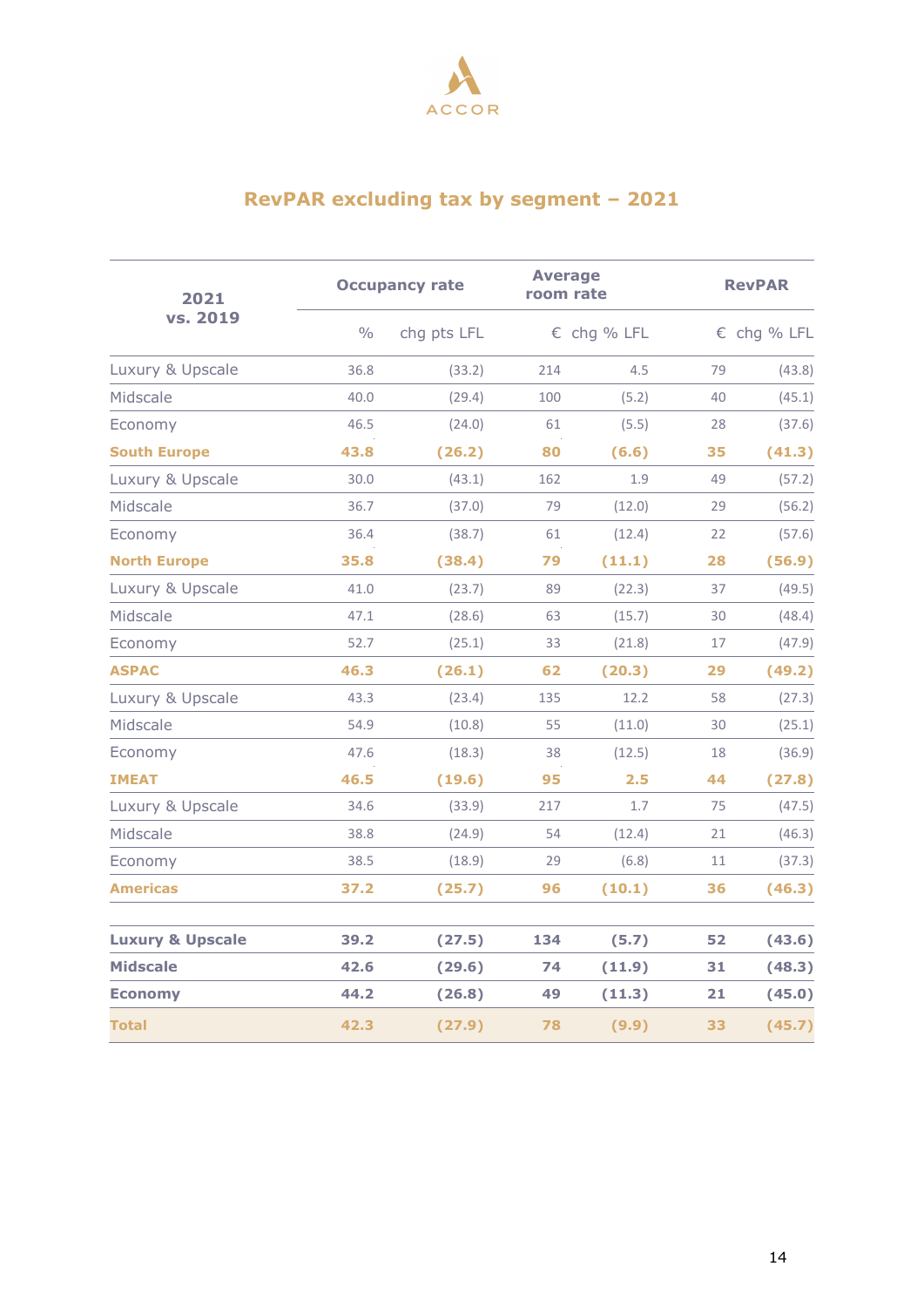

# **RevPAR excluding tax by segment – Q4 2021**

| 04 2021                     |               | <b>Occupancy rate</b> |     | <b>Average</b><br>room rate |     | <b>RevPAR</b> |  |  |
|-----------------------------|---------------|-----------------------|-----|-----------------------------|-----|---------------|--|--|
| vs. Q4 2019                 | $\frac{0}{0}$ | chg pts LFL           |     | € chg % LFL                 |     | € chg % LFL   |  |  |
| Luxury & Upscale            | 50.9          | (14.4)                | 210 | 8.5                         | 107 | (14.5)        |  |  |
| Midscale                    | 53.7          | (12.4)                | 103 | (1.2)                       | 55  | (19.6)        |  |  |
| Economy                     | 57.9          | (9.2)                 | 62  | (2.9)                       | 36  | (16.2)        |  |  |
| <b>South Europe</b>         | 56.1          | (10.5)                | 83  | (2.0)                       | 46  | (17.3)        |  |  |
| Luxury & Upscale            | 41.2          | (32.7)                | 169 | 10.4                        | 70  | (38.3)        |  |  |
| Midscale                    | 49.2          | (23.5)                | 85  | (6.6)                       | 42  | (36.5)        |  |  |
| Economy                     | 49.8          | (23.5)                | 65  | (7.1)                       | 32  | (36.5)        |  |  |
| <b>North Europe</b>         | 48.5          | (24.3)                | 85  | (6.0)                       | 41  | (36.8)        |  |  |
| Luxury & Upscale            | 42.4          | (22.9)                | 96  | (20.4)                      | 41  | (46.8)        |  |  |
| Midscale                    | 49.3          | (29.2)                | 63  | (17.8)                      | 31  | (49.4)        |  |  |
| Economy                     | 55.4          | (24.1)                | 34  | (22.0)                      | 19  | (46.5)        |  |  |
| <b>ASPAC</b>                | 48.2          | (25.7)                | 65  | (20.5)                      | 31  | (48.3)        |  |  |
| Luxury & Upscale            | 55.2          | (11.7)                | 152 | 30.2                        | 84  | 7.5           |  |  |
| Midscale                    | 69.4          | 1.1                   | 66  | 0.8                         | 46  | 2.4           |  |  |
| Economy                     | 58.6          | (10.5)                | 46  | 4.2                         | 27  | (11.6)        |  |  |
| <b>IMEAT</b>                | 58.7          | (8.8)                 | 110 | 20.2                        | 64  | 4.7           |  |  |
| Luxury & Upscale            | 46.0          | (18.2)                | 237 | 9.3                         | 109 | (20.3)        |  |  |
| Midscale                    | 54.3          | (9.0)                 | 58  | (6.5)                       | 31  | (19.5)        |  |  |
| Economy                     | 53.3          | (6.0)                 | 30  | 0.5                         | 16  | (9.7)         |  |  |
| <b>Americas</b>             | 50.9          | (11.2)                | 102 | (2.0)                       | 52  | (19.2)        |  |  |
| <b>Luxury &amp; Upscale</b> | 46.7          | (19.1)                | 150 | 6.8                         | 70  | (23.0)        |  |  |
| <b>Midscale</b>             | 52.3          | (19.2)                | 78  | (7.0)                       | 41  | (31.9)        |  |  |
| <b>Economy</b>              | 54.8          | (14.8)                | 52  | (6.0)                       | 28  | (26.0)        |  |  |
| <b>Total</b>                | 51.7          | (17.4)                | 84  | (3.1)                       | 44  | (27.2)        |  |  |